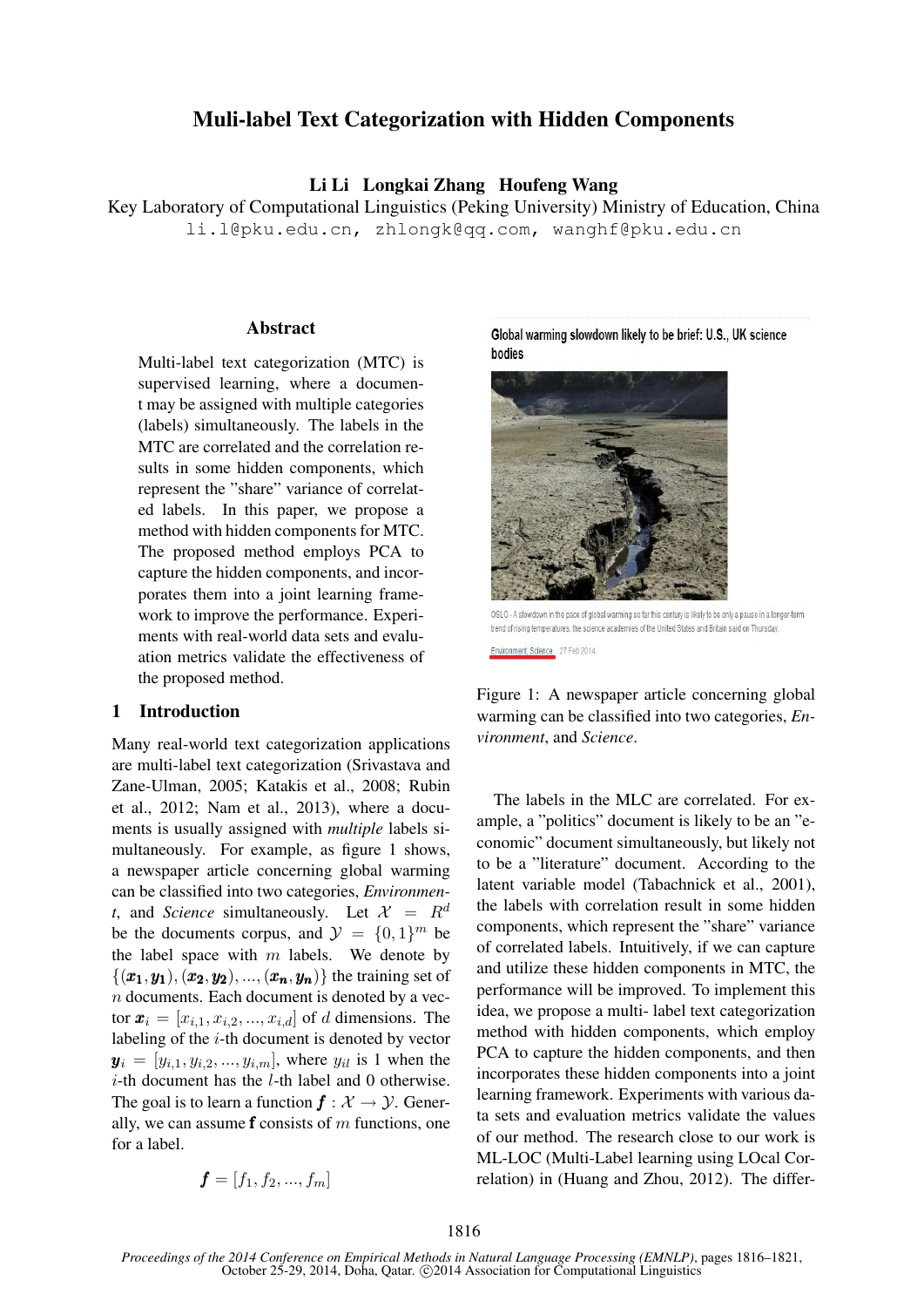ences between ours and ML-LOC is that ML-LOC employs the cluster method to gain the local correlation, but we employ the PCA to obtain the hidden code. Meanwhile, ML-LOC uses the linear programming in learning the local code, but we employ the gradient descent method since we add non-linear function to the hidden code.

The rest of this paper is organized as follows. Section 2 presents the proposed method. We conduct experiments to demonstrate the effectiveness of the proposed method in section 3. Section 4 concludes this paper.

#### 2 Methodology

## 2.1 Capturing Hidden Component via Principle Component Analysis

The first step of the proposed method is to capture hidden components of training instances. Here we employ Principal component analysis (PCA). This is because PCA is a well-known statistical tool that converts a set of observations of possibly correlated variables into a set of values of linearly uncorrelated variables called principle components. These principle components represent the inner structure of the correlated variables.

In this paper, we directly employ PCA to convert labels of training instances into their principle components, and take these principle components as hidden components of training instances. We denote by  $h_i$  the hidden components of the *i*-th instance captured by PCA.

## 2.2 Joint Learning Framework

We expand the original feature representation of the instance  $x_i$  by its hidden component code vector  $c_i$ . For simplicity, we use logistic regression as the motivating example. Let  $w_l$  denote weights in the *l*-th function  $f_l$ , consisting of two parts: 1)  $\mathbf{w}_l^x$ is the part involving the instance features. 2)  $w_l^c$ is the part involving the hidden component codes. Hence  $f_l$  is:

$$
f_l(\boldsymbol{x}, \boldsymbol{c}) = \frac{1}{1 + \exp(-\boldsymbol{x}^T \boldsymbol{w}_l^x - \boldsymbol{c}^T \boldsymbol{w}_l^c)}
$$
(1)

where  $C$  is the code vectors set of all training instances.

The natural choice of the code vector  $c$  is  $h$ . However, when testing an instance, the labeling is unknown (exactly what we try to predict), consequently we can not capture  $h$  with PCA to replace the code vector  $c$  in the prediction function Eq.(1).

Therefore, we assume a linear transformation  $M$ from the training instances to their independent components, and use  $Mx$  as the approximate independent component. For numerical stability, we add a non-linear function (e.g., the tanh function) to  $Mx$ . This is formulated as follows.

$$
c = \tanh(Mx) \tag{2}
$$

Aiming to the discrimination fitting and the independent components encoding, we optimize the following optimization problem.

$$
\min_{\boldsymbol{W},C} \sum_{i=1}^{n} \sum_{l=1}^{m} \ell(\boldsymbol{x}_i,\boldsymbol{c}_i,y_{il},f_l) + \lambda_1 \Omega(\boldsymbol{f}) + \lambda_2 Z(\boldsymbol{C}) \tag{3}
$$

The first term of Eq.(3) is the loss function.  $\ell$ is the loss function defined on the training data, and  $W$  denotes all weights in the our model, i.e.,  $w_1, ..., w_l, ..., w_m$ . Since we utilize the logistic regression in our model, the loss function is defined as follows.

$$
\ell(\boldsymbol{x}, \boldsymbol{c}, y, f)
$$
  
=  $-yln f(\boldsymbol{x}, \boldsymbol{c}) - (1 - y)ln(1 - f(\boldsymbol{x}, \boldsymbol{c}))$  (4)

The second term of Eq.(3)  $\Omega$  is to punish the model complexity, which we use the  $\ell_2$  regularization term.

$$
\Omega(\bm{f}) = \sum_{l=1}^{m} ||\bm{w}_l||^2.
$$
 (5)

The third term of Eq.(3)  $Z$  is to enforce the code vector close to the independent component vector. To obtain the goal, we use the least square error between the code vector and the independent component vector as the third regularized term.

$$
Z(C) = \sum_{i=1}^{n} ||\mathbf{c}_i - \mathbf{h}_i||^2.
$$
 (6)

By substituting the Eq. $(5)$  and Eq. $(6)$  into Eq. $(3)$ and changing c to  $tanh(Mx)$  (Eq.(2)), we obtain the following optimization problem.

$$
\min_{\boldsymbol{W},\boldsymbol{M}} \sum_{i=1}^{n} \sum_{l=1}^{m} \ell(\boldsymbol{x}_i, \tanh(\boldsymbol{M}\boldsymbol{x}_i), y_{il}, \boldsymbol{f})
$$

$$
+ \lambda_1 \sum_{l=1}^{m} ||\boldsymbol{w}_l||^2 + \lambda_2 \sum_{i=1}^{n} ||\boldsymbol{M}\boldsymbol{x}_i - \boldsymbol{h}_i||^2
$$
(7)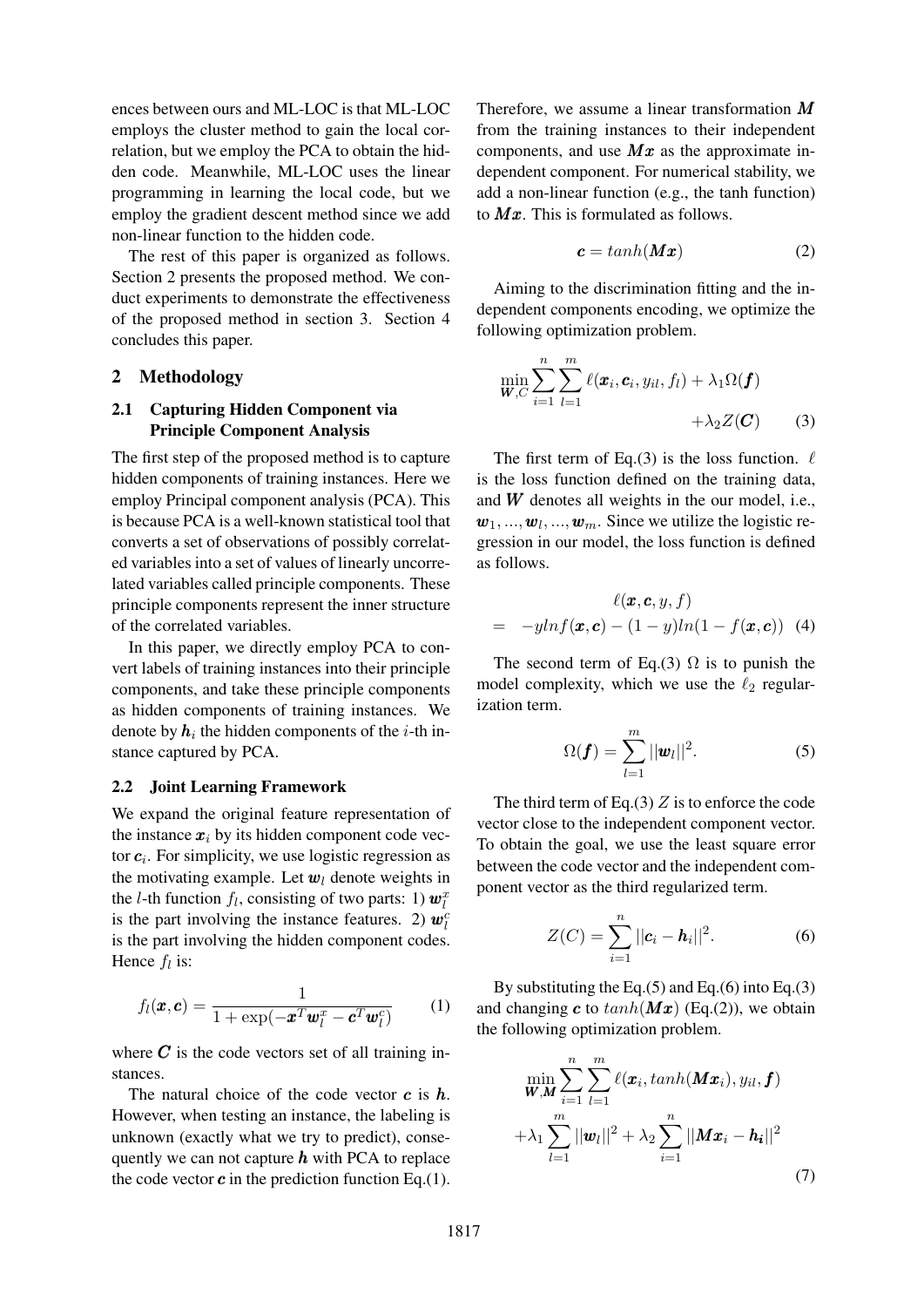#### 2.3 Alternative Optimization method

We solve the optimization problem in Eq.(7) by the alternative optimization method, which optimize one group of the two parameters with the other fixed. When the  $M$  fixed, the third term of Eq.(7) is a constant and thus can be ignored, then Eq.(7) can be rewritten as follows.

$$
\min_{\boldsymbol{W}} \sum_{i=1}^{n} \sum_{l=1}^{m} \ell(\boldsymbol{x}_i, \tanh(\boldsymbol{M}\boldsymbol{x}_i), y_{il}, f_l) + \lambda_1 \sum_{l=1}^{m} ||\boldsymbol{w}_l||^2 \qquad (8)
$$

By decomposing Eq.(8) based on the label, the equation Eq.(8) can be simplified to:

$$
\min_{\boldsymbol{w}_l} \sum_{i=1}^n \ell(\boldsymbol{x}_i, \tanh(\boldsymbol{M}\boldsymbol{x}_i), y_{il}, f_l) + \lambda_1 ||\boldsymbol{w}_l||^2 \hspace{2mm}(9)
$$

Eq.(9) is the standard logistic regression, which has many efficient optimization algorithms.

When  $W$  fixed, the second term is constant and can be omitted, then Ep.(7) can rewritten to Eq.(10). We can apply the gradient descent method to optimize this problem.

$$
\min_{\boldsymbol{M}} \sum_{i=1}^{n} \sum_{l=1}^{m} \ell(\boldsymbol{x}_i, \tanh(\boldsymbol{M}\boldsymbol{x}_i), y_{il}, f_l) + \lambda_2 \sum_{i=1}^{n} ||\boldsymbol{M}\boldsymbol{x}_i - \boldsymbol{h_i}||^2
$$
\n(10)

## 3 Experiments

#### 3.1 Evaluation Metrics

Compared with the single-label classification, the multi-label setting introduces the additional degrees of freedom, so that various multi-label evaluation metrics are requisite. We use three different multi-label evaluation metrics, include the hamming loss evaluation metric.

The hamming loss is defined as the percentage of the wrong labels to the total number of labels.

$$
Hammingloss = \frac{1}{m} |\mathbf{h}(\boldsymbol{x}) \Delta \boldsymbol{y}| \qquad (11)
$$

where  $\Delta$  denotes the symmetric difference of two sets, equivalent to XOR operator in Boolean logic. m denotes the label number.

The multi-label 0/1 loss, also known as subset accuracy, is the exact match measure as it requires any predicted set of labels  $h(x)$  to match the true set of labels S *exactly*. The 0/1 loss is defined as follows:

$$
0/1loss = I(\mathbf{h}(\boldsymbol{x}) \neq \boldsymbol{y}) \tag{12}
$$

Let  $a_i$  and  $r_i$  denote the precision and recall for the  $i$ -th label. The macro-averaged F is a harmonic mean between precision and recall, defined as follows:

$$
F = \frac{1}{m} \sum_{i=j}^{m} \frac{2 * a_j * r_j}{a_j + r_j}
$$
(13)

## 3.2 Datasets

We perform experiments on three MTC data sets: 1) the first data set is slashdot (Read et al., 2011). The slashdot data set is concerned about science and technology news categorization, which predicts multiply labels given article titles and partial blurbs mined from Slashdot.org. 2) the second data set is medical (Pestian et al., 2007). This data set involves the assignment of ICD-9-CM codes to radiology reports. 3) the third data set is tmc2007 (Srivastava and Zane-Ulman, 2005). It is concerned about safety report categorization, which is to label aviation safety reports with respect to what types of problems they describe. The characteristics of them are shown in Table 1, where  $n$  denotes the size of the data set,  $d$  denotes the dimension of the document instance, and  $m$  denotes the number of labels.

| dataset  | $n_{\rm}$ | d.   | $m_{\cdot}$ | L card |
|----------|-----------|------|-------------|--------|
| slashdot | 3782      | 1079 | 22          | 1.18   |
| medical  | 978       | 1449 | 45          | 1.245  |
| tmc2007  | 28596     | 500  | 22          | 2.16   |

Table 1: Multi-label data sets and associated statistics

The measure label cardinality Lcard, which is one of the standard measures of "multi-labelness", defined as follows, introduced in (Tsoumakas and Katakis, 2007).

$$
Lcard(D) = \frac{\sum_{i=1}^{n} \sum_{j=1}^{m} y_j^i}{n}
$$

where D denotes the data set,  $l_j^i$  denotes the j-th label of the  $i$ -th instance in the data set.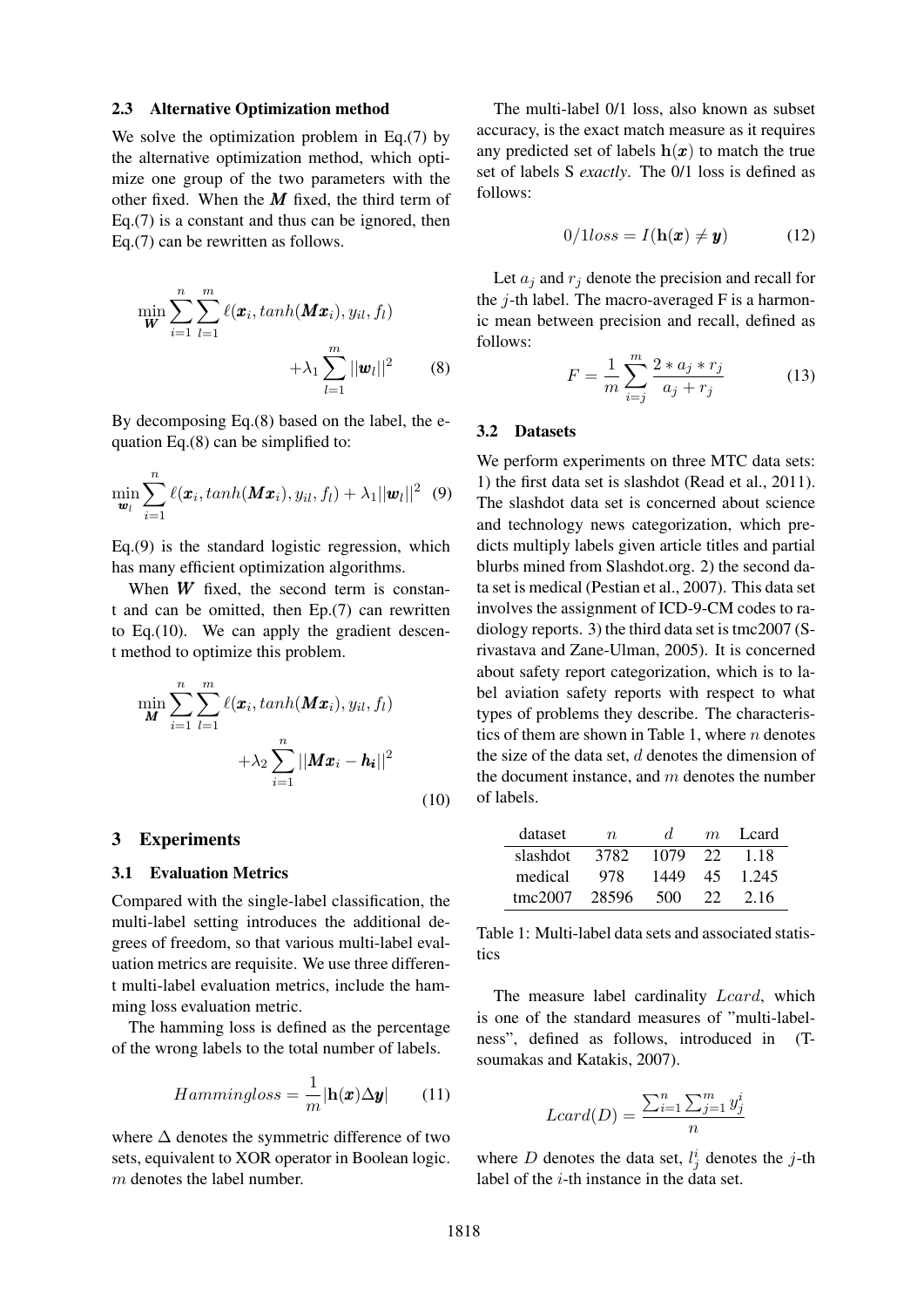#### 3.3 Compared to Baselines

To examine the values of the joint learning framework, we compare our method to two baselines. The baseline 1 eliminates the PCA, which just adds an extra set of non-linear features. To implement this baseline, we only need to set  $\lambda_2 = 0$ . The baseline 2 eliminates the joint learning framework. This baseline captures the hidden component codes with PCA, trains a linear regression model to fit the hidden component codes, and utilizes the outputs of the linear regression model as features.

For the proposed method, we set  $\lambda_1 = 0.001$ and  $\lambda_2 = 0.1$ . For the baseline 2, we employ logistic regression with 0.001  $\ell$ 2 regularization as the base classifier. Evaluations are done in tenfold cross validation. Note that all of them produce real-valued predictions. A threshold  $t$  needs to be used to determine the final multi-label set  $y$ such that  $l_j \in \mathbf{y}$  where  $p_j \geq t$ . We select threshold  $t$ , which makes the  $Lcard$  measure of predictions for the training set is closest to the Lcard measure of the training set (Read et al., 2011). The threshold t is determined as follows, where  $D_t$  is the training set and a multi-label model  $H_t$  predicts for the training set under threshold  $t$ .

$$
t = \underset{t \in [0,1]}{\operatorname{argmin}} |Lcard(D_t) - Lcard(H_t(D_t))| \quad (14)
$$

Table 2 reports our method wins over the baselines in terms of different evaluation metrics, which shows the values of PCA and our joint learning framework. The hidden component code only fits the hidden component in the baseline method. The hidden component code obtains balance of fitting hidden component and fitting the training data in the joint learning framework.

#### 3.4 Compared to Other Methods

We compare the proposed method to BR, C-C (Read et al., 2011), RAKEL (Tsoumakas and Vlahavas, 2007) and ML-KNN (Zhang and Zhou, 2007). entropy. ML-kNN is an adaption of kNN algorithm for multilabel classification. methods. Binary Revelance (BR) is a simple but effective method that trains binary classifiers for each label independently. BR has a low time complexity but makes an arbitrary assumption that the labels are independent from each other. CC organizes the classifiers along a chain and take predictions produced by the former classifiers as features of the

latter classifiers. ML-kNN uses kNN algorithms independently for each label with considering prior probabilities. The Label Powerset (LP) method models independencies among labels by treating each label combination as a new class. LP consumes too much time, since there are  $2^m$  label combinations with  $m$  labels. RAndom K labEL (RAKEL) is an ensemble method of LP. RAKEL learns several LP models with random subsets of size  $k$  from all labels, and then uses a vote process to determine the final predictions.

For our proposed method, we employ the setup in subsection 3.3. We utilize logistic regression with 0.001  $\ell$ 2 regularization as the base classifier for BR, CC and RAKEL. For RAKEL, the number of ensemble is set to the number of label and the size of the label subset is set to 3. For MLKN-N, the number of neighbors used in the k-nearest neighbor algorithm is set to 10 and the smooth parameter is set to 1. Evaluations are done in tenfold cross validation. We employ the thresholdselection strategy introduced in subsection 3.3

Table 2 also reports the detailed results in terms of different evaluation metrics. The mean metric value and the standard deviation of each method are listed for each data set. We see our proposed method shows majorities of wining over the other state-of-the-art methods nearly at all data sets under hamming loss, 0/1 loss and macro f score. Especially, under the macro f score, the advantages of our proposed method over the other methods are very clear.

## 4 CONCLUSION

Many real-world text categorization applications are multi-label text categorization (MTC), where a documents is usually assigned with *multiple* labels simultaneously. The key challenge of MTC is the label correlations among labels. In this paper, we propose a MTC method via hidden components to capture the label correlations. The proposed method obtains hidden components via PCA and incorporates them into a joint learning framework. Experiments with various data sets and evaluation metrics validate the effectiveness of the proposed method.

#### Acknowledge

We thank anonymous reviewers for their helpful comments and suggestions. This research was partly supported by National High Tech-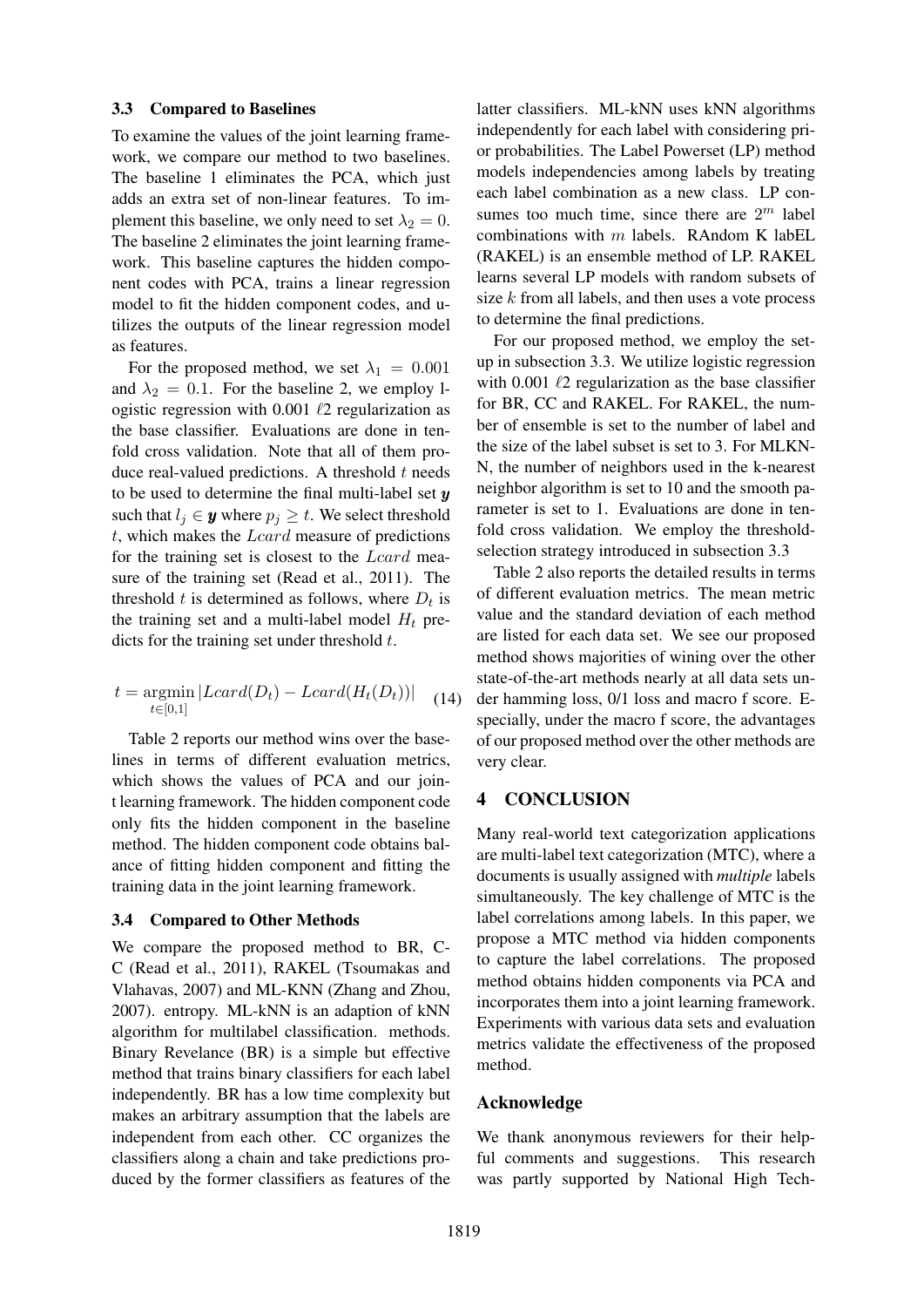|              | hamming $\downarrow$ . Lower is better.                      |                           |                           |  |  |
|--------------|--------------------------------------------------------------|---------------------------|---------------------------|--|--|
| Dataset      | slashdot                                                     | medical                   | tmc2007                   |  |  |
| Proposed     | $0.044 \pm 0.004$                                            | $0.010 \pm 0.002$         | $0.056 \pm 0.002$         |  |  |
| Baseline1    | $0.046 \pm 0.003 \bullet$                                    | $0.010 \pm 0.002$         | $0.056 \pm 0.001$         |  |  |
| Baseline2    | $0.047 \pm 0.003 \bullet$                                    | $0.011 \pm 0.001$         | $0.059 \pm 0.001 \bullet$ |  |  |
| <b>BR</b>    | $0.058 \pm 0.003 \bullet$                                    | $0.010 \pm 0.001$         | $0.060 \pm 0.001 \bullet$ |  |  |
| CC           | $0.049 \pm 0.003 \bullet$                                    | $0.010 \pm 0.001$         | $0.058 \pm 0.001 \bullet$ |  |  |
| <b>RAKEL</b> | $0.039 \pm 0.002$ o                                          | $0.011 \pm 0.002$         | $0.057 \pm 0.001$         |  |  |
| <b>MLKNN</b> | $0.067 \pm 0.003 \bullet$                                    | $0.016 \pm 0.003 \bullet$ | $0.070 \pm 0.002 \bullet$ |  |  |
|              | 0/1 loss . Lower is better.                                  |                           |                           |  |  |
| Dataset      | slashdot                                                     | medical                   | tmc2007                   |  |  |
| Proposed     | $0.600 \pm 0.042$                                            | $0.316 \pm 0.071$         | $0.672 \pm 0.010$         |  |  |
| Baseline1    | $0.615 \pm 0.034 \bullet$                                    | $0.324 \pm 0.058 \bullet$ | $0.672 \pm 0.008$         |  |  |
| Baseline2    | $0.669 \pm 0.039 \bullet$                                    | $0.354 \pm 0.062 \bullet$ | $0.698 \pm 0.007 \bullet$ |  |  |
| <b>BR</b>    | $0.803 \pm 0.018 \bullet$                                    | $0.337 \pm 0.063 \bullet$ | $0.701 \pm 0.008 \bullet$ |  |  |
| CC           | $0.657 \pm 0.025 \bullet$                                    | $0.337 \pm 0.064 \bullet$ | $0.687 \pm 0.010 \bullet$ |  |  |
| <b>RAKEL</b> | $0.686 \pm 0.024 \bullet$                                    | $0.363 \pm 0.064 \bullet$ | $0.682 \pm 0.009 \bullet$ |  |  |
| <b>MLKNN</b> | $0.776 \pm 0.020 \bullet$                                    | $0.491 \pm 0.083 \bullet$ | $0.746 \pm 0.003 \bullet$ |  |  |
|              | F score <sup><math>\uparrow</math></sup> . Larger is better. |                           |                           |  |  |
| Dataset      | slashdot                                                     | medical                   | tmc2007                   |  |  |
| Proposed     | $0.429 \pm 0.026$                                            | $0.575\pm0.067$           | $0.587 \pm 0.010$         |  |  |
| Baseline1    | $0.413 \pm 0.032 \bullet$                                    | $0.547 \pm 0.056 \bullet$ | $0.577 \pm 0.011$         |  |  |
| Baseline2    | $0.398 \pm 0.032 \bullet$                                    | $0.561 \pm 0.052 \bullet$ | $0.506 \pm 0.011 \bullet$ |  |  |
| <b>BR</b>    | $0.204 \pm 0.011 \bullet$                                    | $0.501 \pm 0.058 \bullet$ | $0.453 \pm 0.011$         |  |  |
| CC           | $0.303 \pm 0.022 \bullet$                                    | $0.510 \pm 0.052 \bullet$ | $0.505 \pm 0.011 \bullet$ |  |  |
| <b>RAKEL</b> | $0.349 \pm 0.023 \bullet$                                    | $0.589 \pm 0.063$ o       | $0.555 \pm 0.011 \bullet$ |  |  |
| <b>MLKNN</b> | $0.297 \pm 0.031 \bullet$                                    | $0.410 \pm 0.064 \bullet$ | $0.431 \pm 0.014$         |  |  |

Table 2: Performance (mean±std.) of our method and baseline in terms of different evaluation metrics. •/◦ indicates whether the proposed method is statistically superior/inferior to baseline (pairwise t-test at 5% significance level).

nology Research and Development Program of China (863 Program) (No.2012AA011101), National Natural Science Foundation of China (No.91024009), Major National Social Science Fund of China (No. 12&ZD227). The contact author of this paper, according to the meaning given to this role by Key Laboratory of Computational Linguistics, Ministry of Education, School of Electronics Engineering and Computer Science, Peking University, is Houfeng Wang

## References

- Sheng-Jun Huang and Zhi-Hua Zhou. 2012. Multilabel learning by exploiting label correlations locally. In *AAAI*.
- Ioannis Katakis, Grigorios Tsoumakas, and Ioannis Vlahavas. 2008. Multilabel text classification for automated tag suggestion. In *Proceedings of the ECML/PKDD*.
- Jinseok Nam, Jungi Kim, Iryna Gurevych, and Johannes Fürnkranz. 2013. Large-scale multi-label text classification-revisiting neural networks. *arXiv preprint arXiv:1312.5419*.
- John P Pestian, Christopher Brew, Paweł Matykiewicz, DJ Hovermale, Neil Johnson, K Bretonnel Cohen, and Włodzisław Duch. 2007. A shared task involving multi-label classification of clinical free text. In *Proceedings of the Workshop on BioNLP 2007: Biological, Translational, and Clinical Language Processing*, pages 97–104. Association for Computational Linguistics.
- Jesse Read, Bernhard Pfahringer, Geoff Holmes, and Eibe Frank. 2011. Classifier chains for multi-label classification. *Machine learning*, 85(3):333–359.
- Timothy N Rubin, America Chambers, Padhraic Smyth, and Mark Steyvers. 2012. Statistical topic models for multi-label document classification. *Machine Learning*, 88(1-2):157–208.
- Ashok N Srivastava and Brett Zane-Ulman. 2005. Discovering recurring anomalies in text reports regard-